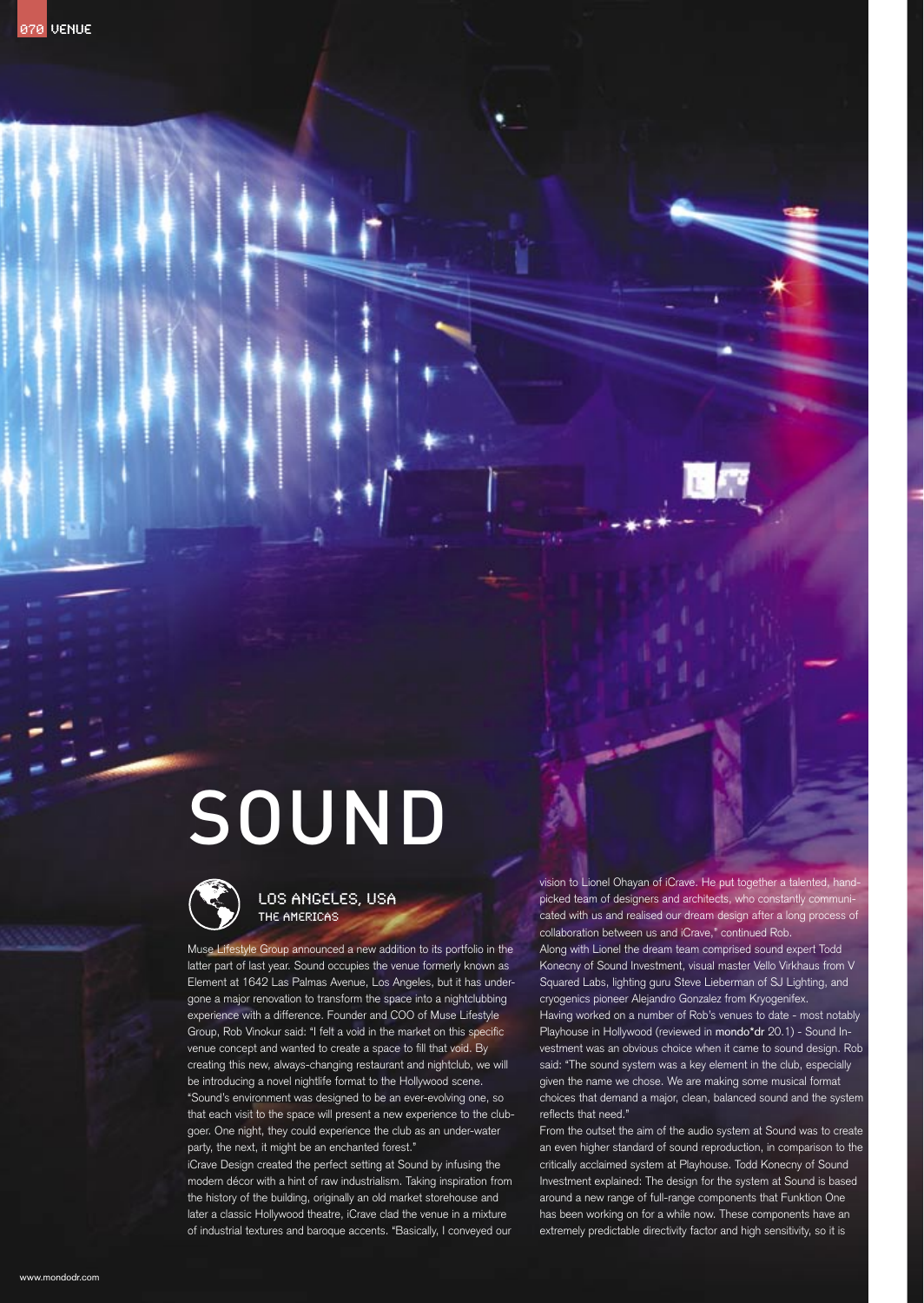straightforward to arrange the system for ideal coverage and SPL in the room."

:141111

The main system comprises four Funktion One Resolution 6 loudspeakers for the mid / high range, two Funktion One Resolution 2 loudspeakers and three Funktion One F315 speakers for the midbass frequencies. Todd said: "The full range speakers are flown at the four corners and a new concept in subwoofers at the floor. The venue is a nice open room and this layout has an ideal coverage pattern. Todd used four Funktion One F221 dual 21-inch subwoofers and four Funktion One custom ultra subwoofers, plus a further eight Funktion One F101 compact, wide dispersion angle loudspeakers were used as zone fillers throughout the venue.

Todd continued: "Since the specification on the sound system was to blow the doors off anything existing in terms of fidelity and range, Funktion One was on the shortlist of contenders. A dancefloor environment differs dramatically from, say, a shed or arena, in two major ways. First, the entire listening audience is essentially in the extreme near field. Some reviews will be from people that are six feet from the sound system. This precludes the use of products that are designed to work in very large spaces or require a high number of devices to reach a specified SPL, but the system still must be capable of producing 120dB nightly.

"Second, the spectral content of EDM is dramatically different from conventional music, and the amount of fidelity that is required in the low frequency ranges is greater. Modern day EDM has multiple layers of kick and bass lines that are extremely difficult for conventional subwoofers to accurately reproduce, since they are designed around self-resonance. Associated with that challenge is the fact that floor space is heavily monetised so there is a limit to how many subs you can put in the room. Fortunately, Funktion One excels at all of these ssues. They sound great even when you're right up on them and the low frequency devices have as much fidelity as the mid and high end speakers, and handle tremendous amounts of power with high sensitivity."

1921

To power the system Todd turned to MC2 Audio, a company, which constantly tops the amplification market through the transparency and dynamics of its products. Todd selected six MC2 E90 amplifiers, "the new E90 amp is something that needs to be heard to be appreciated," he said. The other eight amplifiers are from the MC2 T Series, three T1500's, two T3500's, two T2000's and one T1000. All of the T Series models feature the company's unique current driven floating drive stage and Class AB bipolar topology, both of which help to produce high power performance.

When it came to specifying DSP, the requirements differed from the  $\blacktriangleright$ 

VENUE 071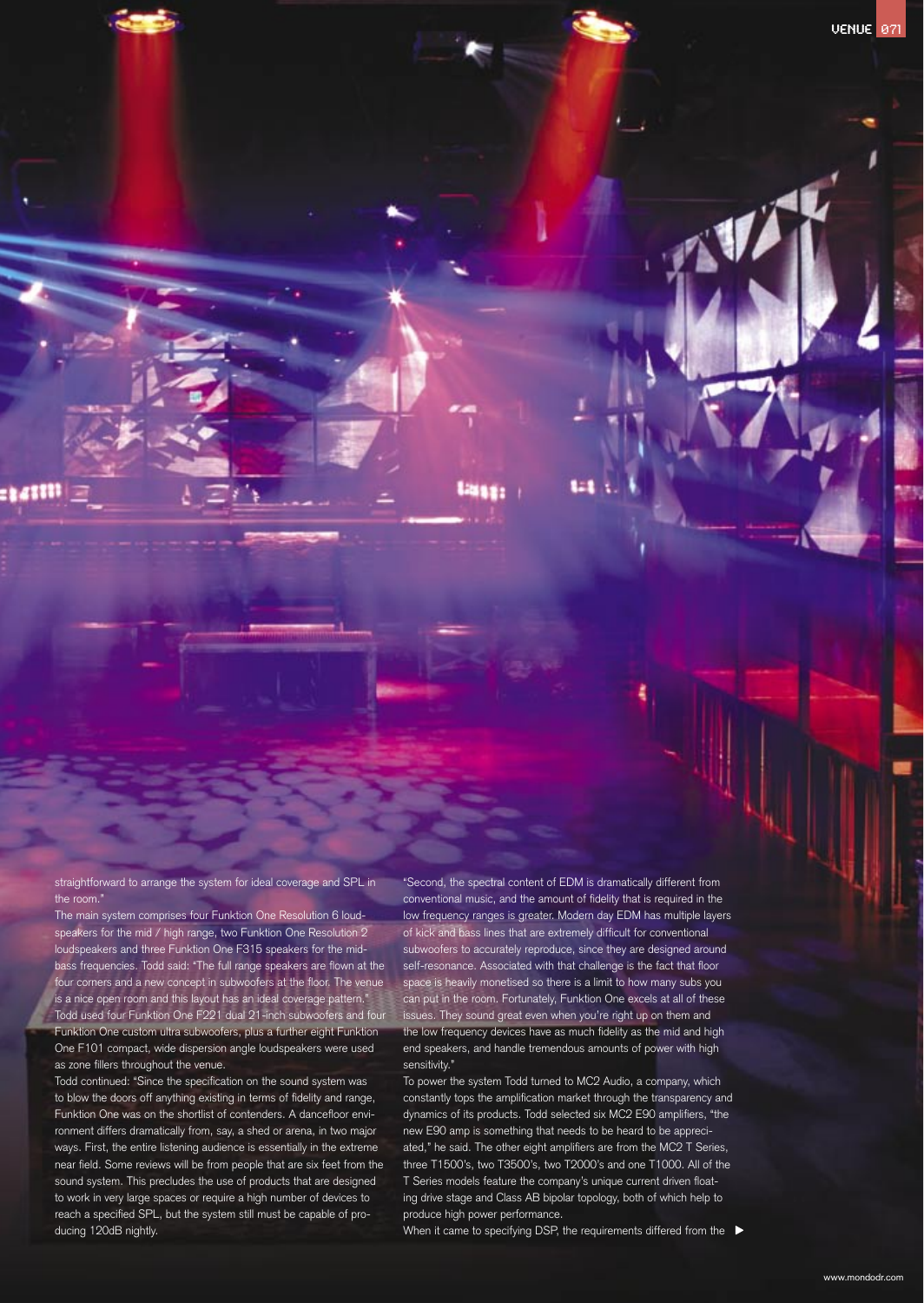average criteria. Sound called for a high degree of flexibility combined with the best possible fidelity, criteria at opposite ends of the device spectrum and not readily available on the market. Therefore Todd devised a processing platform that was capable of achieving high levels of control and excellent sonics. And as the processing unit is specifically catered to Sound's environment and is still undergoing experiment, the exact components are being kept under wraps for now. The decision to appoint Steve Lieberman as Lighting Designer stems from the same reasoning as Sound Investment, Steve and his company SJ Lighting have been working with Muse Lifestyle Group since its inception. Steve commented: "Muse brought its concept to us at the very beginning stages of the project. They wanted to create a more visually immersive environment that would engage the customer no matter where you are situated in the room."

Steve and his lighting design team were instructed to create a 3D environment, mapping the club to bring the venue to life. As is usual certain aspects were dictated by the interior designers - iCrave on this occasion - in terms of themes, concepts, and the overall feeling of the space. It was then up to Steve to incorporate those details into his lighting design. Steve continued: "We are big believers in balance. All things in balance - lighting, video, effects, interior design finishes - everything ties together."



MORE PHOTOS

For the main lighting rig over the dancefloor, Steve converted a number of what were deemed as 'negative spaces' into more attractive areas through the use of light. All the typical types of fixtures were considered, moving heads, strobes, LED and effect lighting, however, Steve selected the Elation Platinum Spot 5R Pro as his primary intelligent lighting product. The moving head is equipped with a CMY colour mixing system and has a variable zoom, which allowed ample lighting coverage over the dancefloor area. In order to avoid intrusion of the overall interior design and atmosphere, unistrut - a discreet





and flexible metal framing structure - was used to mount the fixtures in the desired areas of the club.

Alongside the Platinum Spot 5R Pro moving heads, Steve specified Elation Opti Quad Par RGBW LED fixtures. They have built in strobe and dimming effects, which adds another dimension to the light shows at the club night after night. These also 'float' on the ceiling to create a more seamless integrated effect. Martin Professional Atomic 3000 strobes further enhance the effects inventory, while Acclaim Pixel Sticks accentuate various details of the venue.

To help create the immersive 3D environment Steve chose products from High End Systems (HES) and Benq. The DLV digital lights from HES have an in-built media server with their own content library but they operate just as simply as a regular moving head fixture. Original content can also be loaded onto the DLVs, allowing the visual outputs to change as and when the club requires.

Steve said: "The [Benq] video projectors were a critical element for the space. We chose an ultra short throw projector in order to minimise the amount of light that needed to be thrown from the lens to the surface. This was critical in order to maintain control of the light levels in the club. We are able to get very wide images from an extremely short throw distance."

The lighting fixtures are controlled via a MA Lighting MA onPC command wing and a Window-based LED lighting control software package from Madrix.

V Squared Labs took on the role of 3D mapping system developer and content creator. Vello Virkhaus developed a customised visual system to meet the complex needs of the venue. Vello said: "We proposed some initial storyboard ideas based on interior reference, and developed a base art direction style for the visual work. We reviewed the style boards and crafted content and system development accordingly. Our main brief was to make something amazing, starting from what we had done in Amon Tobin's cutting edge ISAM live show, and then adapt it to the nightclub environment." Vello used VJ tools Derivative Touch Designer, Adobe After Effects, SketchUp and Rhino 3D to create the system. "Touch Designer is

an ideal development product for this type of installation in that it is extremely powerful and flexible. We were able to adapt our existing 3D mapping and VJ performance tool EPIC into a new 3D layout, without significant re-programming of core functionality. It also allowed us to create a master / slave based configuration in order to facilitate four HD outputs per server," continued Vello.

The visual content had to fall in line with the shape of the screen surface, which in the case of Sound is a semi transparent metal mesh, welded onto steel box frames around the perimeter of the club. This dictated the creation of 3D scenes that were crafted to enhance